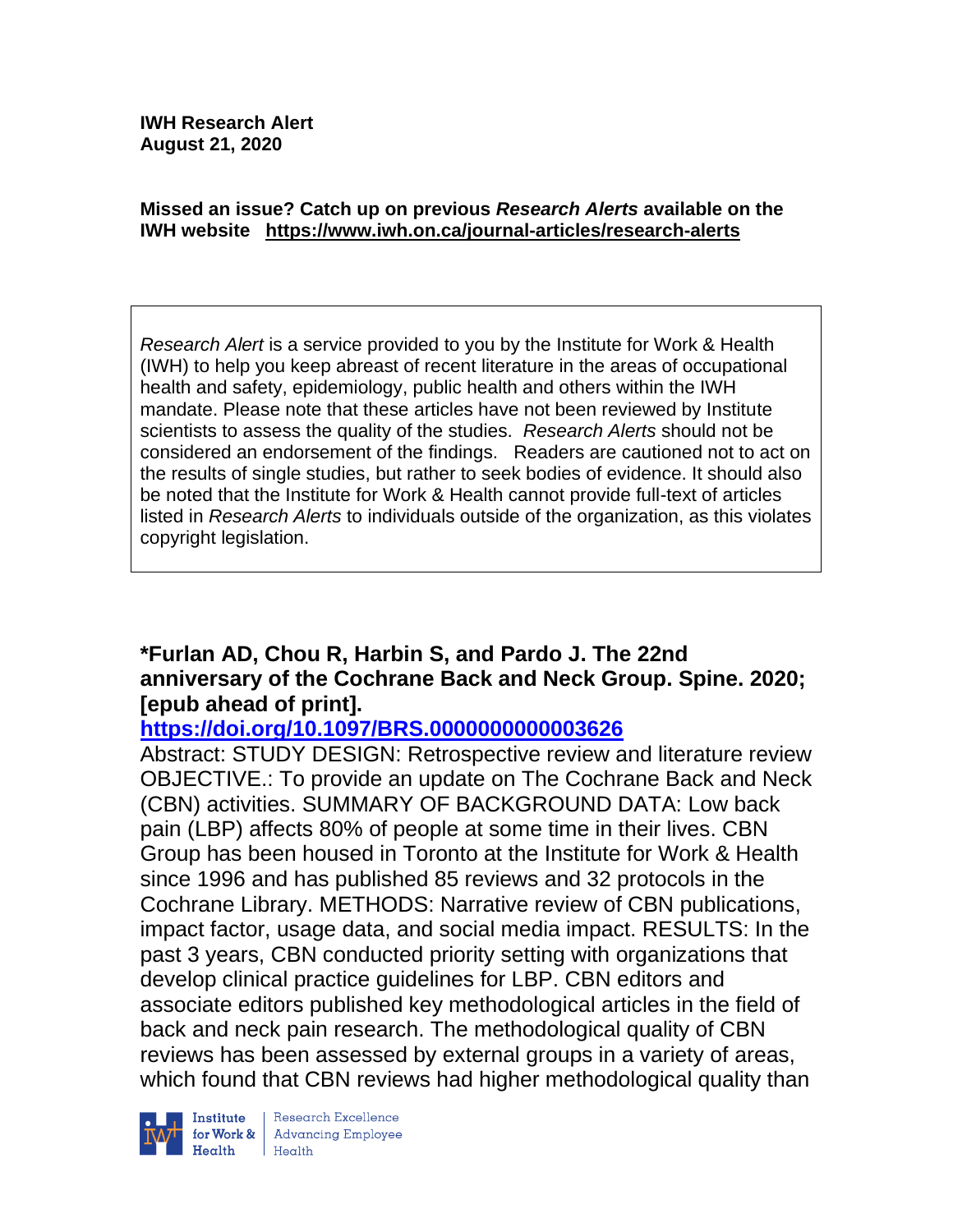non-Cochrane reviews. CBN reviews have been included in 35 clinical practice guidelines for back and neck conditions. The 2018 journal impact factor of CBN is 11.154, which is higher than the 2018 impact factor for CDSR (7.755). CBN reviews ranked 4th among 53 Cochrane review groups in terms of Cochrane Library usage data. The most accessed CBN review was "Yoga treatment for chronic non-specific low-back pain" which had 9,689 full text downloads. CBN is active on Twitter with 3,958 followers. CONCLUSIONS: CBN has published highly utilized systematic reviews and made important methodological contributions to the field of spine research over the past 22 years within Cochrane. LEVEL OF EVIDENCE: 4

### **\*Kosny A, Yanar B, Begum M, Al-khooly D, Premji S, Lay MA, and Smith PM. Safe employment integration of recent immigrants and refugees. Journal of International Migration and Integration. 2020; 21(3):807-827.**

**<https://doi.org/10.1007/s12134-019-00685-w> [open access]** Abstract: This study examined the employment preparation and work experiences of recent immigrants and refugees in Ontario, Canada, to determine key resource needs and opportunities related to safe work integration. In-depth interviews were conducted with 22 service providers, program developers, and policy-makers from the immigration and employment fields. Eighteen focus groups were held with 110 recent immigrants and refugees who were looking for work or who had recently found work. An exploratory qualitative approach was used to collect and analyze the data. First jobs were often characterized by precarity and poor working conditions. Most recent immigrants and refugees had little knowledge about their rights at work and were not sure what to do when mistreated or were asked to do something unsafe at work. The settlement and employment programs that included occupational health and safety information were not systematic and were hindered by a lack of consistent funding and diffusion of responsibility. We identify optimal points in the settlement process where information can be provided, and some of the roles that can be played most effectively by service agencies, regulatory bodies, and employers

# **\*Lahey P, Kirsh B, Tompa E, MacDermid J, and Gewurtz RE. The Ontario Disability Support Program work exit process: parallels**



| Research Excellence for Work & Advancing Employee<br>Health Health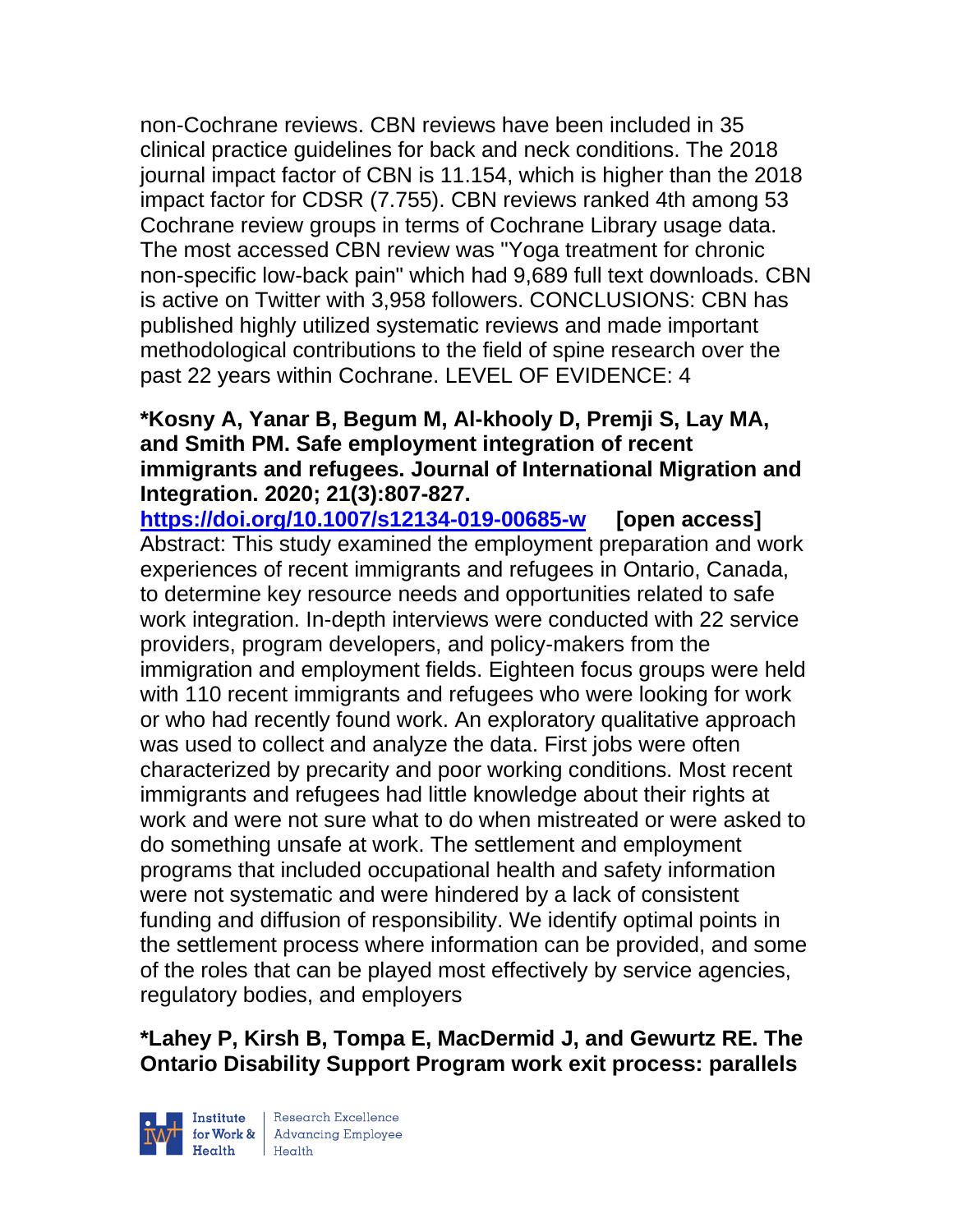**to a hostage negotiation. Journal of Disability Policy Studies. 2020; [epub ahead of print]. <https://doi.org/10.1177/1044207320944609>** 

**\*McAllister A, Bodin T, Bronnum-Hansen H, Harber-Aschan L, Barr B, Bentley L, Liao Q, Koitzsch Jensen N, Andersen I, Chen WH, Thielen K, Mustard C, et al. Inequalities in extending working lives beyond age 60 in Canada, Denmark, Sweden and England: by gender, level of education and health. PLoS ONE. 2020; 15(8):e0234900.**

**<https://doi.org/10.1371/journal.pone.0234900> [open access]** Abstract: BACKGROUND: Keeping older workers in employment is critical for societies facing the challenge of an ageing population. This study examined the association between types of health conditions and differentials in the probability of employment by level of education among men and women between 60-69 years of age in Canada, Denmark, Sweden and England. METHODS: Data were drawn from the Canadian Community Health Survey, Survey of Health, Ageing and Retirement in Europe and English Longitudinal Study of Ageing. We combined country data, applied logistic regression, adjusted for educational level, and stratified the analysis by sex to calculate the odds ratio (OR) of employment (>15 hours work per week) for persons with physical health conditions, mental health conditions (depression) and physical-mental health comorbidity. RESULTS: The odds of employment among men and women with physical-mental health comorbidity were lower compared to those with no/other conditions (men: OR 0.32, 95% CI: 0.25-0.42, women: OR 0.38 95% CI: 0.30-0.48). Women with low education had lower odds of employment compared to their counterparts with high education (OR 0.66, 95% CI: 0.57-0.76). The odds of employment at older ages was lower in Canada, Denmark and England compared with Sweden (e.g. English men: OR 0.48 95% CI 0.40-0.58; English women OR 0.33 95% CI 0.27-0.41). CONCLUSIONS: The odds of employment beyond age 60 is lower for groups with low education, particularly women, and those with physical-mental health co-morbidities. As such, policies to extend working lives should not be 'one size fits all' but instead consider subgroups, in particular, these groups that we have shown to be most vulnerable on the labour market



| Research Excellence for Work & Advancing Employee<br>Health Health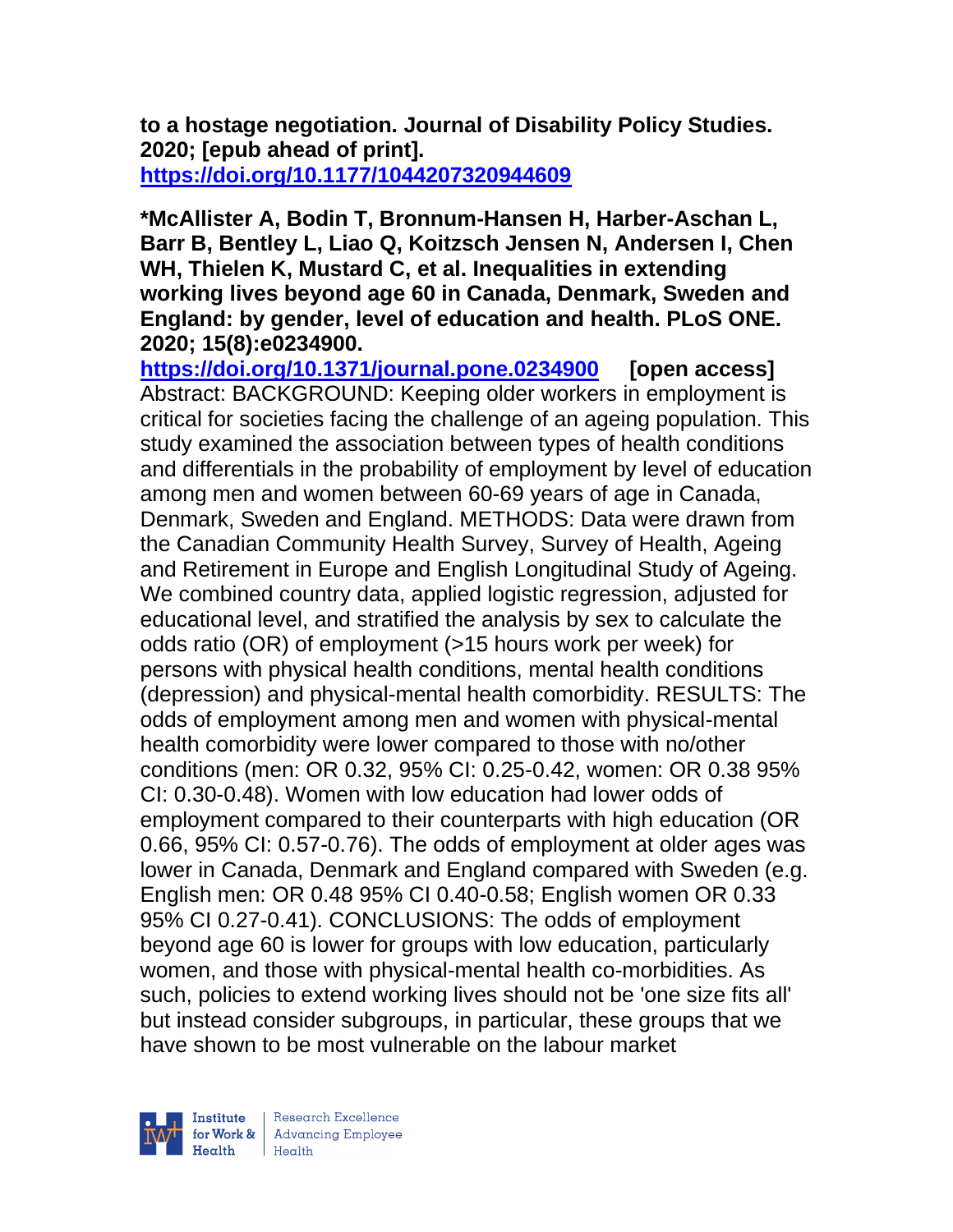### **Collins C, DeRigne L, Bai R, and Stoddard Dare P. Paid sick leave and sleep: an analysis of US adult workers. Journal of Occupational and Environmental Medicine. 2020; 62(8):566-573. <https://doi.org/10.1097/JOM.0000000000001884>**

Abstract: OBJECTIVE: This study examines links between paid sick leave benefits and sleep as an indicator of well-being. METHODS: Using data from 12,780 employed adult US workers in the 2018 National Health Interview Survey, the relationship between paid sick leave and sleep was explored while controlling for demographic and health status variables. RESULTS: Logistic multiple regression analyses revealed that compared with workers without paid sick leave, workers with paid sick leave had significantly higher odds of staying asleep, lower odds of feeling rested, and marginally significantly higher odds of having little trouble falling asleep. The groups did not differ regarding the odds of taking sleep medication or getting the ideal amount of sleep. CONCLUSION: The findings suggest a link between sleep quality and access to paid sick leave, adding to a growing list of health and well-being variables associated with paid sick leave benefits

### **Corbiere M, Mazaniello-Chezol M, Bastien MF, Wathieu E, Bouchard R, Panaccio A, et al. Stakeholders' role and actions in the return-to-work process of workers on sick-leave due to common mental disorders: a scoping review. Journal of Occupational Rehabilitation. 2020; 30(3):381-419. <https://doi.org/10.1007/s10926-019-09861-2>**

Abstract: The lack of knowledge regarding the roles and actions of return to work (RTW) stakeholders create confusion and uncertainty about how and when to RTW after experiencing a common mental disorder (CMD). Purpose The purpose of this scoping review is to disentangle the various stakeholders' role and actions in the RTW process of workers on sick-leave due to CMDs. The research question is: What is documented in the existing literature regarding the roles and actions of the identified stakeholders involved in the RTW process of workers on sick-leave due to CMDs? Methods In conducting this scoping review, we followed Arksey and O'Malley's (Int J Soc Res Methodol 8:19-32, 2005) methodology, consisting of different stages (e.g., charting the data by categorizing key results). Results 3709 articles were screened for inclusion, 243 of which were



 $\begin{tabular}{|l|} Institute & Research Excellence \\ \hline for Work & Advancing Employee \\ Health & Health \\ \end{tabular}$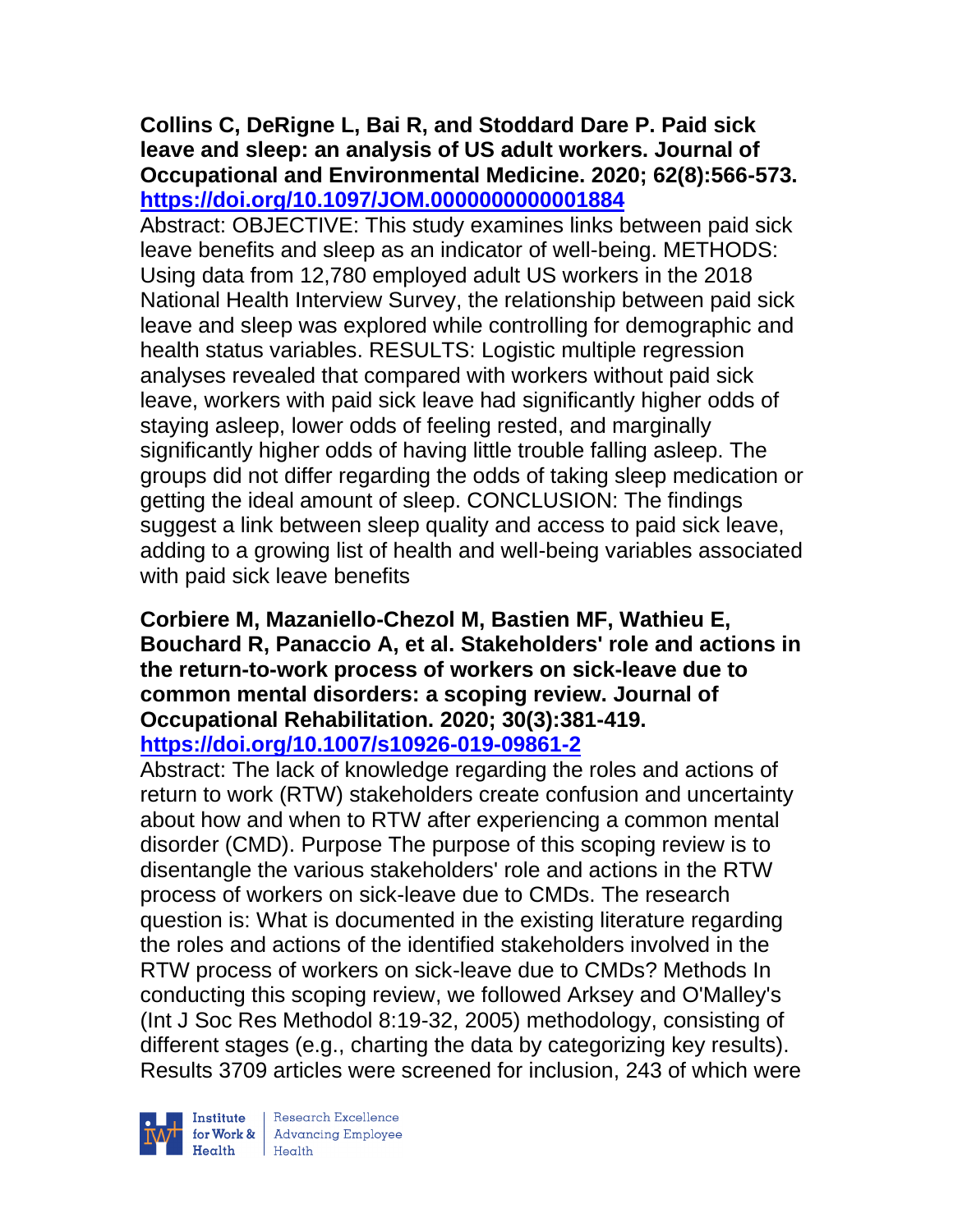included for qualitative synthesis. Several RTW stakeholders (n=11) were identified (e.g., workers on sick leave due to CMDs, managers, union representatives, rehabilitation professionals, insurers, return to work coordinators). RTW stakeholders' roles and actions inter- and intra-system were recommended, either general (e.g., know and understand the perspectives of all RTW stakeholders) or specific to an actor (e.g., the return to work coordinator needs to create and maintain a working alliance between all RTW stakeholders). Furthermore, close to 200 stakeholders' actions, spread out on different RTW phases, were recommended for facilitating the RTW process. Conclusions Eleven RTW stakeholders from the work, heath and insurance systems have been identified, as well as their respective roles and actions. Thanks to these results, RTW stakeholders and policy makers will be able to build practical relationships and collaboration regarding the RTW of workers on sick leave due to CMDs

### **Gilbert-Ouimet M, Trudel X, Aube K, Ndjaboue R, Duchaine C, Blanchette C, et al. Differences between women and men in the relationship between psychosocial stressors at work and work absence due to mental health problem. Occupational and Environmental Medicine. 2020; 77(9):603-610. <https://doi.org/10.1136/oemed-2019-106242>**

Abstract: Objectives: Women have a higher incidence of mental health problems compared with men. Psychosocial stressors at work are associated with mental health problems. However, few prospective studies have examined the association between these stressors and objectively measured outcomes of mental health. Moreover, evidence regarding potential differences between women and men in this association is scarce and inconsistent. This study investigates whether psychosocial stressors at work are associated with the 7.5-year incidence of medically certified work absence due to a mental health problem, separately for women and men. Methods: Data from a prospective cohort of white-collar workers in Canada (n=7138; 47.3% women) were used. We performed Cox regression models to examine the prospective association between self-reported psychosocial stressors at work (job strain model) at baseline and the 7.5-year HR of medically certified work absence of =5 days due to a mental health problem.



 $\begin{tabular}{|l|} Institute & Research Excellence \\ \hline for Work & Advancing Employee \\ Health & Health \\ \end{tabular}$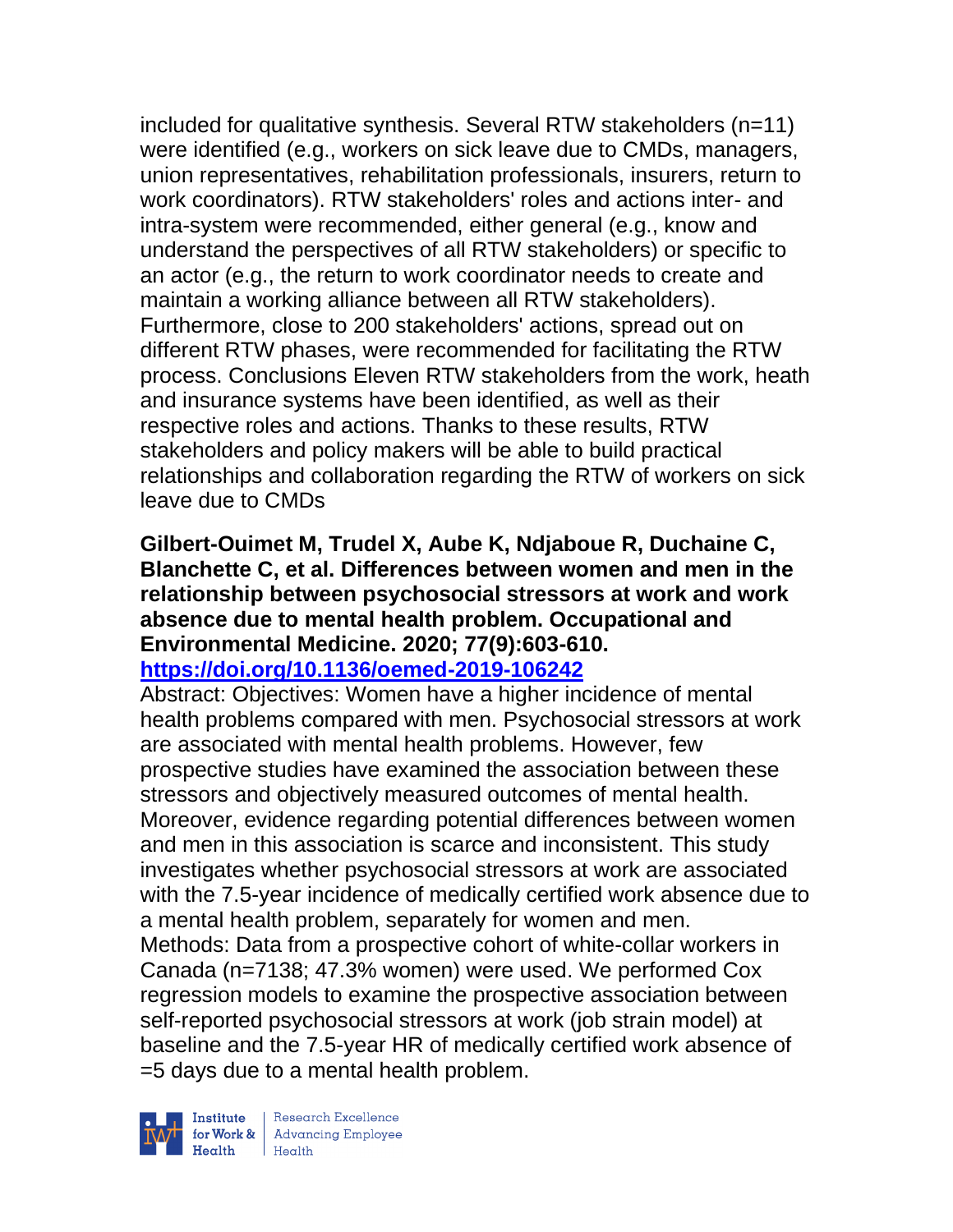Results: During follow-up, 11.9% of participants had a certified work absence, with a twofold higher incidence among women. Women (HR 1.40, 95% CI 1.01 to 1.93) and men (HR 1.41, 95% CI 0.97 to 2.05) exposed to high strain (high demands and low control) had a higher incidence of work absence compared with those unexposed. Among women only, those exposed to an active job situation (high demands and high control) also had a higher risk (HR 1.82, 95% CI 1.29 to 2.56).

Conclusions: Prevention efforts aimed at reducing psychosocial stressors at work could help lower the risk of work absence for both women and men. However, important differences between women and men need to be further studied in order to orient these efforts.

**Glade R, Koch LC, Zaandam A, Simon LS, Manno CM, Rumril PD, et al. Recommendations from employees with disabilities for creating inclusive workplaces: results from a grounded theory investigation. Journal of Vocational Rehabilitation. 2020; 53(1):77-88.** 

**<https://doi.org/10.3233/JVR-201087>** 

**Harcombe H, Samaranayaka A, Wyeth EH, Davie G, Cameron ID, Lilley R, et al. Predictors of subsequent injury at work: findings from a prospective cohort of injured workers in New Zealand. Occupational and Environmental Medicine. 2020; [epub ahead of print].**

# **<https://doi.org/10.1136/oemed-2020-106597>**

Abstract: Objectives: People who have experienced a work-related injury can experience further work injuries over time. This study examines predictors of subsequent work-related injuries over 24 months among a cohort of injured workers.

Methods: Participants were those recruited to the earlier Prospective Outcomes of Injury Study (POIS) who had a work-related injury (the 'sentinel' injury). Data from POIS participant interviews were combined with administrative data from the Accident Compensation Corporation (New Zealand's no-fault universal injury insurer) and hospital discharge data. Modified Poisson regression modelling was used to examine whether presentinel injury sociodemographic and health, sentinel injury or presentinel injury work-related factors predicted subsequent work-related injuries.

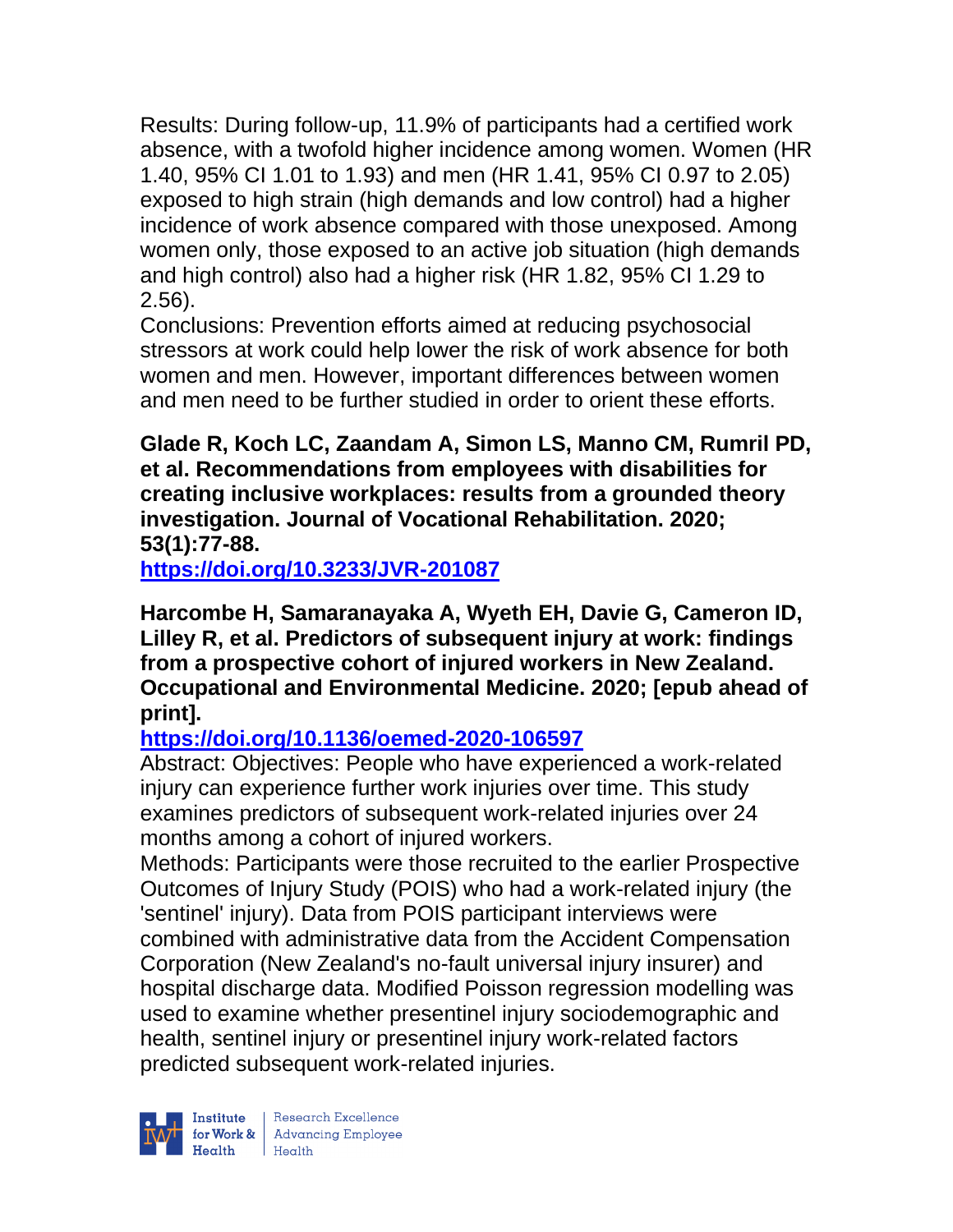Results: Over a third of participants (37%) had at least one subsequent work-related injury in 24 months. Factors associated with an increased risk of work-related subsequent injury included being in a job involving carrying or moving heavy loads more than half the time compared with those in jobs that never involved such tasks (RR 1.42, 95% CI 1.01 to 2.01), having an inadequate household income compared with those with an adequate household income (RR 1.33, 95% CI 1.02 1.74) and being aged 50-64 years compared with those aged 30-49 years (RR 1.25, 95% 1.00 to 1.57).

Conclusion: Subsequent work-related injuries occur frequently, and presenting with a work-related injury indicates a potentially important intervention point for subsequent injury prevention. While the strength of associations were not strong, factors identified in this study that showed an increased risk of subsequent work-related injuries may provide a useful focus for injury prevention or rehabilitation attention.

## **Koh D. Migrant workers and COVID-19. Occupational and Environmental Medicine. 2020; 77(9):634.**

**<https://doi.org/10.1136/oemed-2020-106626> [open access]** Abstract: Objectives Daily numbers of COVID-19 in Singapore from March to May 2020, the cause of a surge in cases in April and the national response were examined, and regulations on migrant worker accommodation studied. Methods Information was gathered from daily reports provided by the Ministry of Health, Singapore Statues online and a Ministerial statement given at a Parliament sitting on 4 May 2020. Results A marked escalation in the daily number of new COVID-19 cases was seen in early April 2020. The majority of cases occurred among an estimated 295 000 low-skilled migrant workers living in foreign worker dormitories. As of 6 May 2020, there were 17 758 confirmed COVID-19 cases among dormitory workers (88% of 20 198 nationally confirmed cases). One dormitory housing approximately 13 000 workers had 19.4% of residents infected. The national response included mobilising several government agencies and public volunteers. There was extensive testing of workers in dormitories, segregation of healthy and infected workers, and daily observation for fever and symptoms. Twenty-four dormitories were declared as 'isolation areas', with residents quarantined for 14 days. New housing, for example, vacant public housing flats, military camps, exhibition centres, floating hotels have been provided that will



Research Excellence Health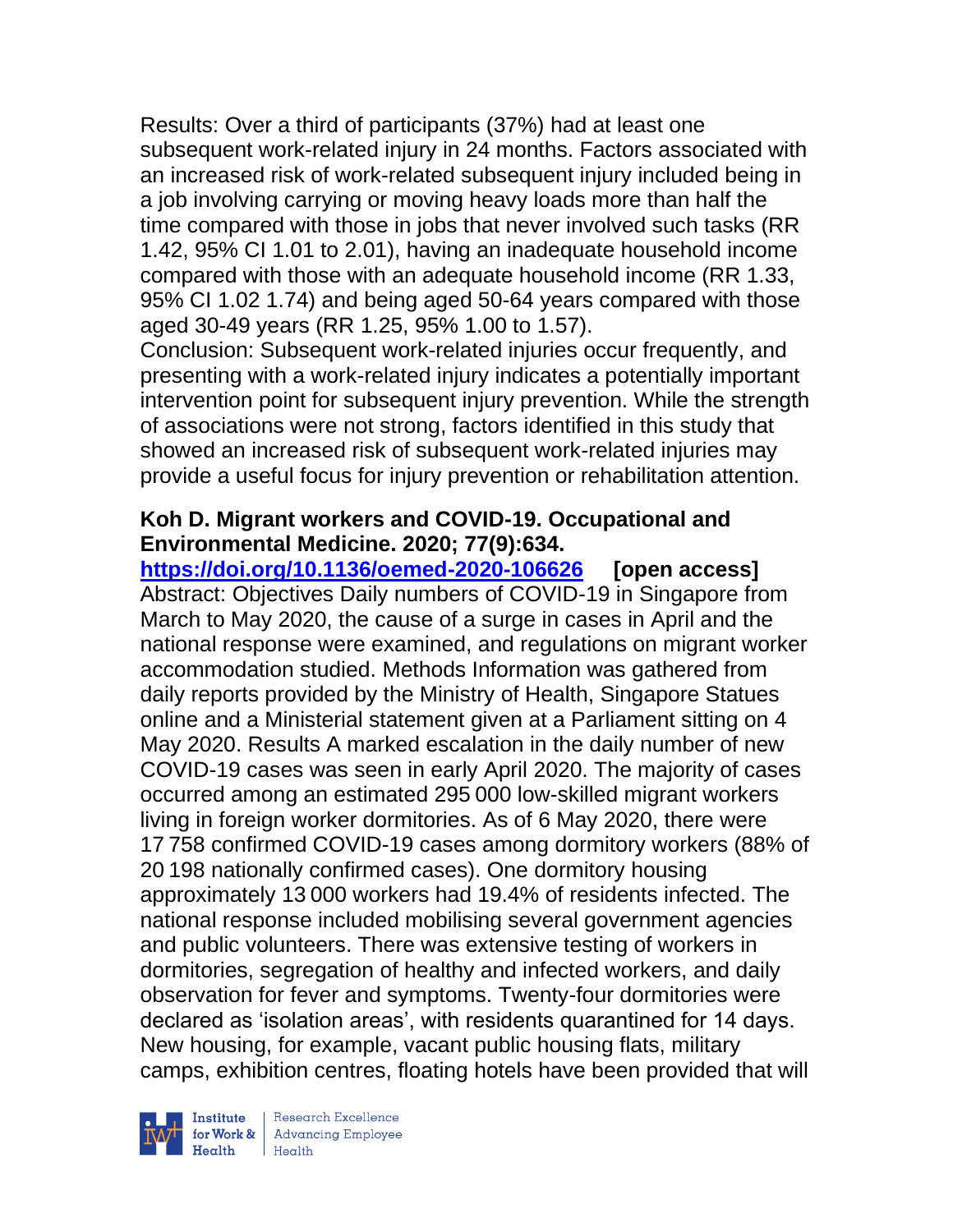allow for appropriate social distancing. Conclusion The COVID-19 pandemic has highlighted migrant workers as a vulnerable occupational group. Ideally, matters related to inadequate housing of vulnerable migrant workers need to be addressed before a pandemic.

This article is made freely available for use in accordance with BMJ's website terms and conditions for the duration of the covid-19 pandemic or until otherwise determined by BMJ. You may use, download and print the article for any lawful, non-commercial purpose (including text and data mining) provided that all copyright notices and trade marks are retained.

### **Laditka JN, Laditka SB, Arif AA, and Hoyle JN. Work-related asthma in the USA: nationally representative estimates with extended follow-up. Occupational and Environmental Medicine. 2020; 77(9):617-622.**

# **<https://doi.org/10.1136/oemed-2019-106121>**

Abstract: Objective: We studied the associations of working in occupations with high asthma trigger exposures with the prevalence and incidence of asthma, and with ever reporting an asthma diagnosis throughout working life.

Methods: We used the nationally representative Panel Study of Income Dynamics (1968-2015; n=13 957; 205 498 person-years), with annual reports of occupation and asthma diagnoses across 48 years. We compared asthma outcomes in occupations likely to have asthma trigger exposures with those in occupations with limited trigger exposures. We estimated the prevalence ratios and the incidence risk ratios using log-binomial regression adjusted for age, sex, race/ethnicity, education, and current and past atopy and smoking, and accounting for the survey design and sampling weights. We calculated the attributable risk fractions and population attributable risks, and used multinomial logistic Markov models and microsimulation to estimate the percentage of people ever diagnosed with asthma during working life.

Results: The adjusted prevalence ratio comparing high-risk occupations with low-risk was 4.1 (95% CI 3.5 to 4.8); the adjusted risk ratio was 2.6 (CI 1.8 to 3.9). The attributable risk was 16.7% (CI 8.5 to 23.6); the population attributable risk was 11.3% (CI 5.0 to 17.2). In microsimulations, 14.9% (CI 13.4 to 16.3) with low trigger

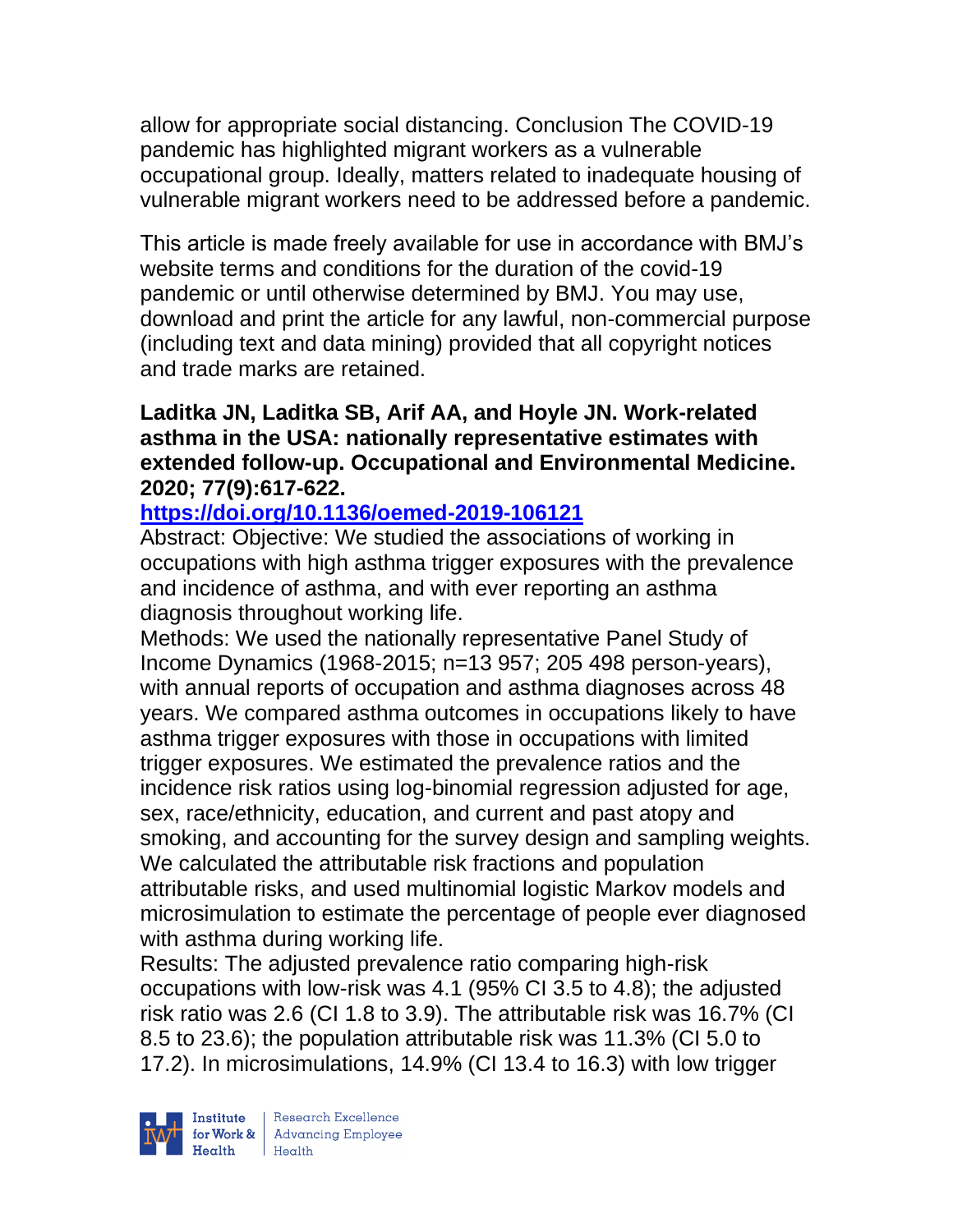exposure risk reported asthma at least once, ages 18-65, compared with 23.9% (CI 22.3 to 26.0) with high exposure risk.

Conclusion: Adults were more than twice as likely to report a new asthma diagnosis if their occupation involved asthma triggers. Work exposures to asthma triggers may cause or aggravate about 11% of all adult asthma and increase the risk of work-life asthma by 60%.

### **Lutz N, Deliens T, Clarys P, Verhaeghe N, and Taeymans J. Health economic evaluation of an influenza vaccination program to prevent sick leave in employees: a prospective cohort study. Journal of Occupational and Environmental Medicine. 2020; 62(8):549-556.**

# **<https://doi.org/10.1097/JOM.0000000000001878>**

Abstract: OBJECTIVE: To evaluate the cost-effectiveness of an influenza vaccination program (IVP) among employees. METHODS: This health economic evaluation was embedded in a prospective cohort study of a voluntary IVP. Data on incidence, direct, and indirect costs were collected via questionnaires. Bootstrapping and modeling techniques were used to assess uncertainty of the results. RESULTS: In the base-scenario, the IVP was less effective, more expensive and thus, neither cost-effective nor cost-beneficial. When applying a sensitivity analysis using published estimates of IVP effectiveness on the data, the IVP became cost-effective and costbeneficial. CONCLUSIONS: Like in many evaluations of real-world settings, lack of randomization may have caused selection bias which may explain the surprising results of the main analysis. This indicates the importance of sensitivity analyses and modeling approaches for future studies assessing the cost-effectiveness of IVP in a real-world setting

**MacEachen E, McDonald E, Neiterman E, McKnight E, Malachowski C, Crouch M, et al. Return to work for mental illhealth: a scoping review exploring the impact and role of returnto-work coordinators. Journal of Occupational Rehabilitation. 2020; 30(3):455-465.** 

**<https://doi.org/10.1007/s10926-020-09873-3> [open access]** Abstract: Purpose This scoping review was completed to explore the role and impact of having a return-to-work (RTW) coordinator when dealing with individuals with common mental ill-health conditions.

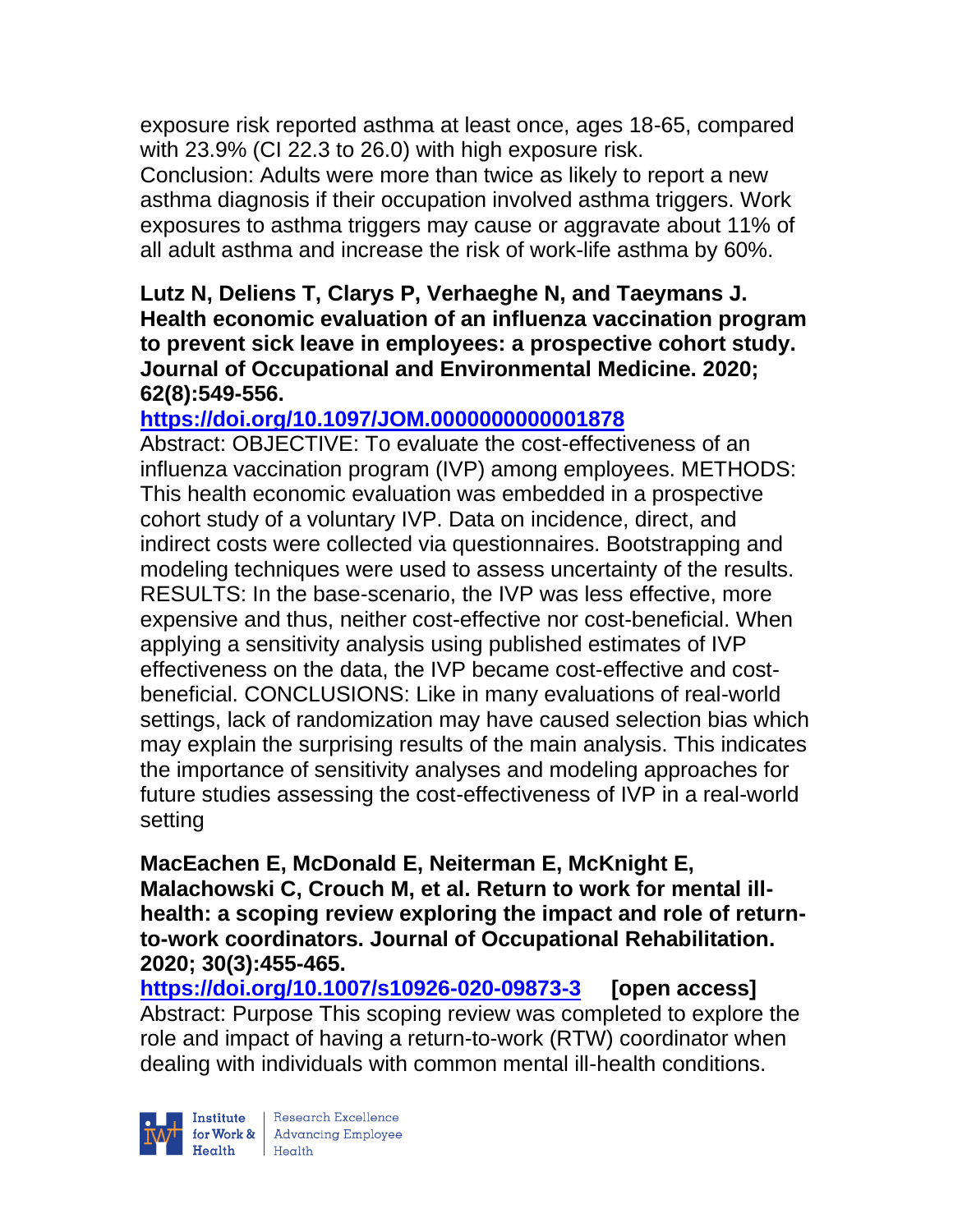Methods Peer reviewed articles published in English between 2000 and 2018 were considered. Our research team reviewed all articles to determine if an analytic focus on RTW coordinator and mental illhealth was present; consensus on inclusion was reached for all articles. Data were extracted for all relevant articles and synthesized for outcomes of interest. Results Our search of six databases yielded 1798 unique articles; 5 articles were found to be relevant. The searched yielded only quantitative studies. Of those, we found that studies grouped mental ill-health conditions together, did not consider quality of life, and used different titles to describe RTW coordinators. Included articles described roles of RTW coordinators but did not include information on their strategies and actions. Included articles suggest that RTW interventions for mental ill-health that utilize a RTW coordinator may result in delayed time to RTW. Conclusions Our limited findings suggest that interventions for mental ill-health that employ RTW coordinators may be more time consuming than conventional approaches and may not increase RTW rate or worker's self-efficacy for RTW. Research on this topic with long-term outcomes and varied research designs (including qualitative) is needed, as well as studies that clearly define RTW coordinator roles and strategies, delineate results by mental health condition, and address the impact of RTW coordinators on workers' quality of life

**Schram JLD, Robroek SJW, Ots P, Brouwer S, Burdorf A, Van Zon SKR, et al. Influence of changing working conditions on exit from paid employment among workers with a chronic disease. Occupational and Environmental Medicine. 2020; 77(9):628-633. <https://doi.org/10.1136/oemed-2019-106383> [open access]** Abstract: Objectives: To investigate the relation between changes in working conditions and exit from paid employment among workers with a chronic disease. Methods: Six waves from the longitudinal Study on Transitions in Employment, Ability and Motivation (2010- 2016), enriched with tax-based employment information from Statistics Netherlands (2011-2017), were available for 4820 chronically ill workers aged 45-63 years (mean 55.3 years, SD 5.1). A change in working conditions (physical workload, psychological job demands, job autonomy, emotional job demands and social support) was defined as an increase or decrease between two consecutive waves of at least one SD. Discrete-time survival models with



| Research Excellence Financial Research Excellence<br>
Financial Realth<br>
Realth<br>
Realth<br>
Realth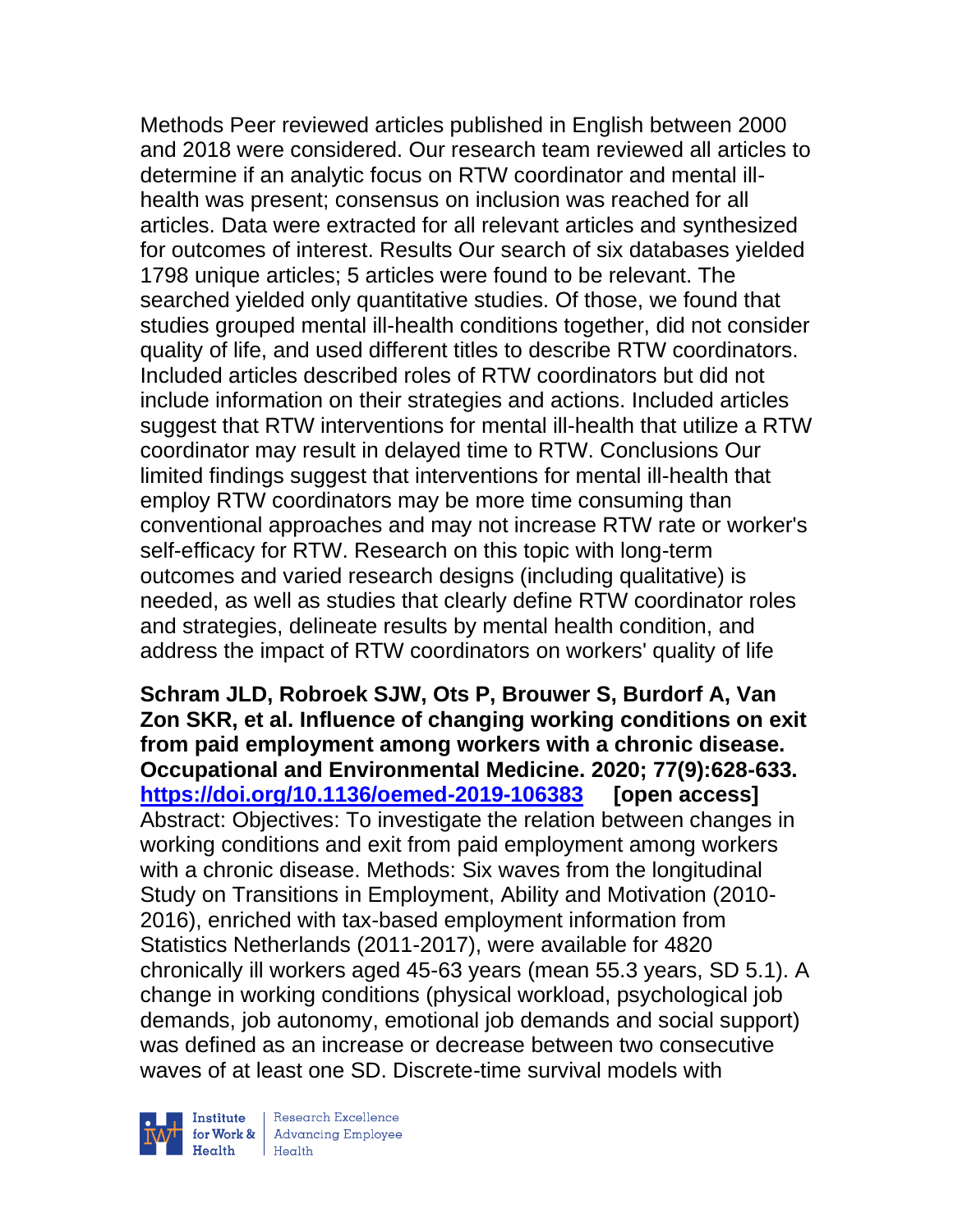repeated measurements were used to estimate the relative risk (RR) of a change in working conditions on exiting paid employment in the following year compared with no change and consecutive favourable working conditions. Results: A favourable change in physical workload lowered the risk to exit paid employment (RR 0.46, 95% CI 0.22 to 0.94). An adverse change in psychosocial working conditions, especially a decrease in social support (RR 2.07, 95% CI 1.52 to 2.81), increased the likelihood to exit paid employment. In contrast, a favourable change in psychological job demands increased the risk to exit paid employment (RR 1.57, 95% CI 1.09 to 2.24). Multiple adverse changes increased the risk to exit paid employment up to six times (RR 6.06, 95% CI 2.83 to 12.98). Conclusions: Changes in working conditions among workers with chronic diseases influence exit from paid employment. Ensuring that working conditions can be adapted to the needs of workers with a chronic disease may help to extend working life.

### **Van de Ven D, Robroek SJW, and Burdorf A. Are workplace health promotion programmes effective for all socioeconomic groups? A systematic review. Occupational and Environmental Medicine. 2020; 77(9):589-596.**

**<https://doi.org/10.1136/oemed-2019-106311> [open access]** Abstract: Decreasing socioeconomic health inequalities is considered an important policy priority in many countries. Workplace health promotion programmes (WHPPs) have shown modest improvements in health behaviour. This systematic review aims to determine the presence and magnitude of socioeconomic differences in effectiveness and the influence of programme characteristics on differential effectiveness of WHPPs. Three electronic databases were searched for systematic reviews published from 2013 onwards and for original studies published from 2015 onwards. We synthesised the reported socioeconomic differences in effectiveness of WHPPs on health behaviours, and calculated effectiveness ratios by dividing the programme effects in the lowest socioeconomic group by the programme effects in the highest socioeconomic group. Thirteen studies with 75 comparisons provided information on the effectiveness of WHPPs across socioeconomic groups. Ten studies with 54 comparisons reported equal effectiveness and one study with 3 comparisons reported higher effectiveness for lower socioeconomic



| Research Excellence Financial Research Excellence<br>
Financial Realth<br>
Realth<br>
Realth<br>
Realth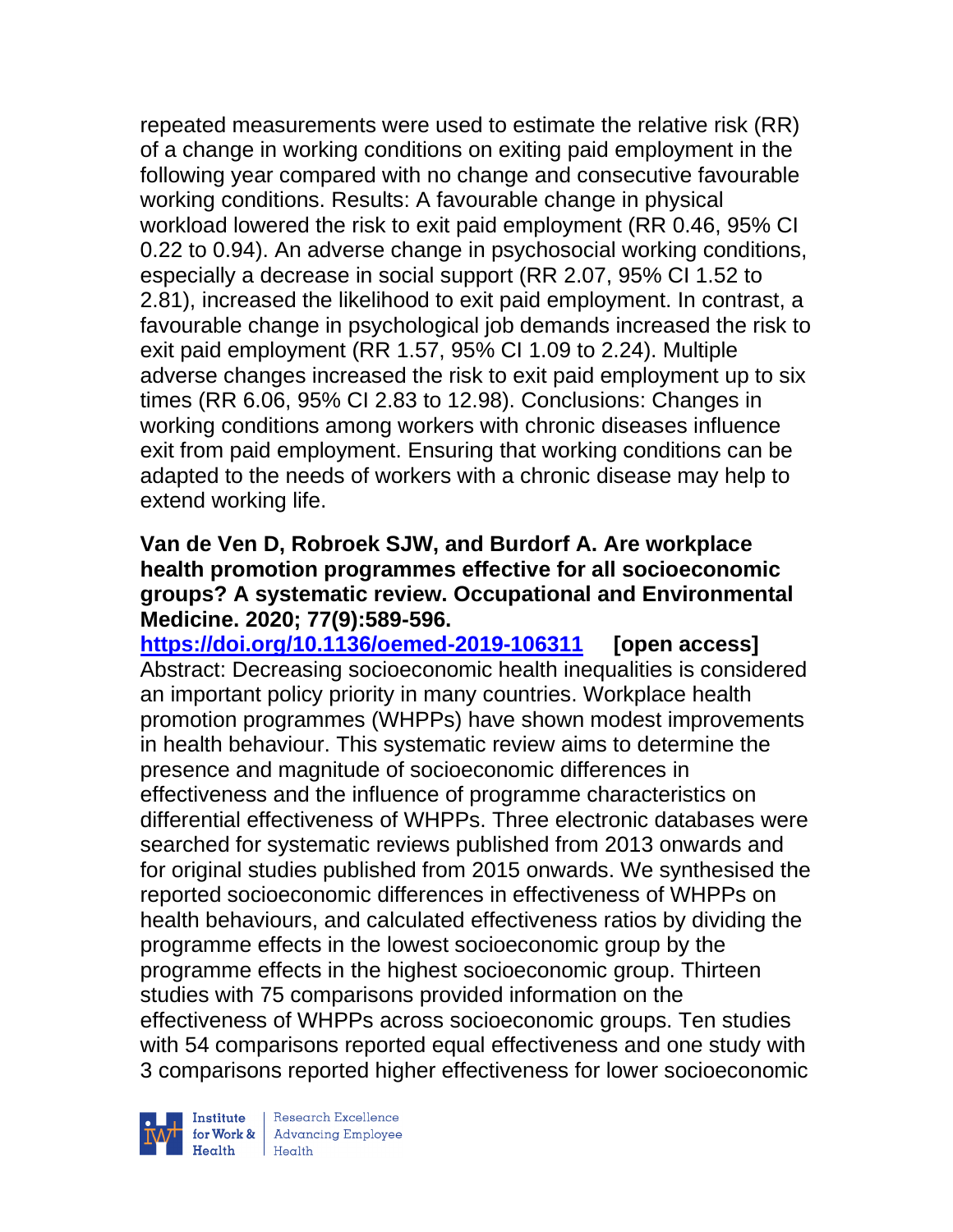groups. Quantitative information on programme effects was available for six studies with 18 comparisons, of which 13 comparisons showed equal effectiveness and 5 comparisons showed significantly higher effect sizes among workers in low socioeconomic position. The differential effectiveness of WHPPs did not vary across programme characteristics. In this study no indications are found that WHPPs increase socioeconomic inequalities in health behaviour. The limited quantitative information available suggests that WHPPs may contribute to reducing socioeconomic inequalities. Better insight is needed on socioeconomic differences in effectiveness of WHPPs to develop strategies to decrease socioeconomic inequalities in health in the workforce

### **Wyper GMA, Assuncao R, Cuschieri S, Devleeschauwer B, Fletcher E, Haagsma JA, et al. Population vulnerability to COVID-19 in Europe: a burden of disease analysis. Archives of Public Health. 2020; 78:47.**

**<https://doi.org/10.1186/s13690-020-00433-y> [open access]** Abstract: Background: Evidence has emerged showing that elderly people and those with pre-existing chronic health conditions may be at higher risk of developing severe health consequences from COVID-19. In Europe, this is of particular relevance with ageing populations living with non-communicable diseases, multi-morbidity and frailty. Published estimates of Years Lived with Disability (YLD) from the Global Burden of Disease (GBD) study help to characterise the extent of these effects. Our aim was to identify the countries across Europe that have populations at highest risk from COVID-19 by using estimates of population age structure and YLD for health conditions linked to severe illness from COVID-19. Methods: Population and YLD estimates from GBD 2017 were extracted for 45 countries in Europe. YLD was restricted to a list of specific health conditions associated with being at risk of developing severe consequences from COVID-19 based on guidance from the United Kingdom Government. This guidance also identified individuals aged 70 years and above as being at higher risk of developing severe health consequences. Study outcomes were defined as: (i) proportion of population aged 70 years and above; and (ii) rate of YLD for COVID-19 vulnerable health conditions across all ages. Bivariate groupings were established for each outcome and combined to



 $\begin{tabular}{|l|} Institute & Research Excellence \\ \hline for Work & Advancing Employee \\ Health & Health \\ \end{tabular}$